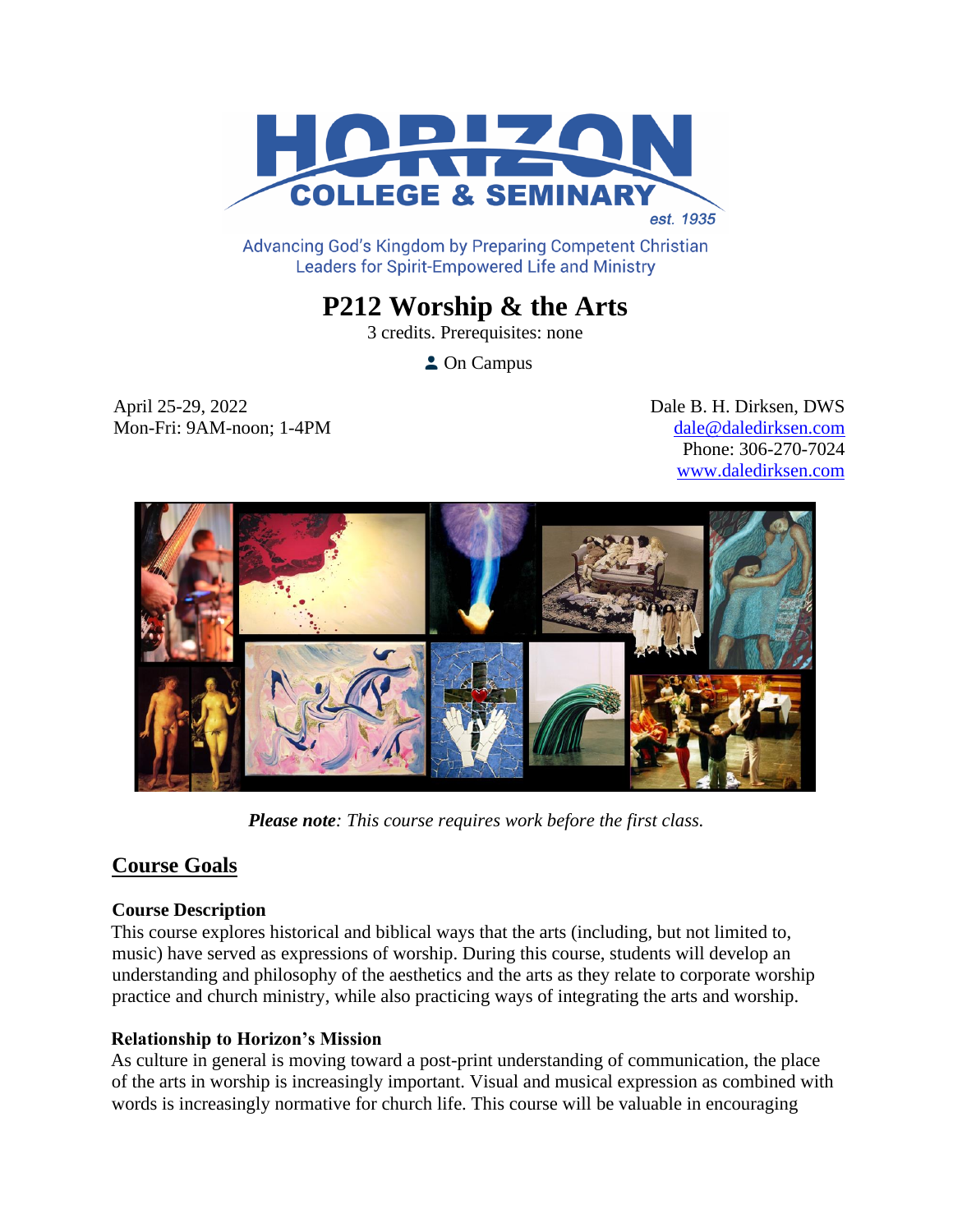students carefully to consider their current ministry context and to dream of possible ways to include music and the arts in healthy, positive, new (or ancient) ways. Assignments are designed so the course content will be immediately applicable to the student's ministry context.

# **Core Competencies and Learning Outcomes**

To demonstrate competency in *Biblical and Theological Literacy* students will:

- 1. Articulate a theology and philosophy of art in worship in the church.
	- *Assessment:* Reading Response, Reflection Paper

To demonstrate competency in *Ministry Development,* students will:

- 2. Choose creative, holistic ways of integrating art and worship in the contemporary church in order to enhance the beauty of a worship space.
	- *Assessment*: Design Project
- 3. Identify examples of the aesthetic in a worship context.
	- *Assessment*: Describe your Ministry Context, Reading Response, Design Project
- 4. Develop a piece of visual art suitable for corporate worship.
	- *Assessment:* Create Two Pieces of Visual Art

# **Course Work**

# **Course Textbooks (choose one):**

Best, Harold M. *Music Through the Eyes of Faith.* San Francisco, CA: Harper, 1993. (ISBN: 9780060608620)

Jensen, Robin. *The Substance of Things Seen: Art, Faith, and the Christian Community.* Grand Rapids, MI: Eerdmans, 2004. (ISBN: 9780802827968)

\*\*While students have the benefit of accessing their textbooks online through the [Digital](https://libguides.thedtl.org/home)  [Theological Library,](https://libguides.thedtl.org/home) they will not have access to the Digital Theological Library upon graduation. Therefore, we encourage students to purchase select textbooks to build their personal library. For your convenience, Horizon has partnered with Kennedy's Parable to provide textbooks.

# **Course Assignments and Activities**

**Portfolio Components.** *Art Piece and Explanation\** **OR** *Design Project*. This assignment must be edited and submitted to the Ministry Development *e-Project* in your Portfolio on *Portfolium*. See the [Portfolio Guide:](https://www.horizon.edu/wp-content/uploads/2019/09/Portfolio-Guide-September-2019.pdf) "What Goes in My Portfolio" for further information.

**\****Art Piece and Explanation* will come from the assignment *Create Two Pieces of Visual Art*. For Portfolio, only ONE piece of art and the accompanying explanation is required.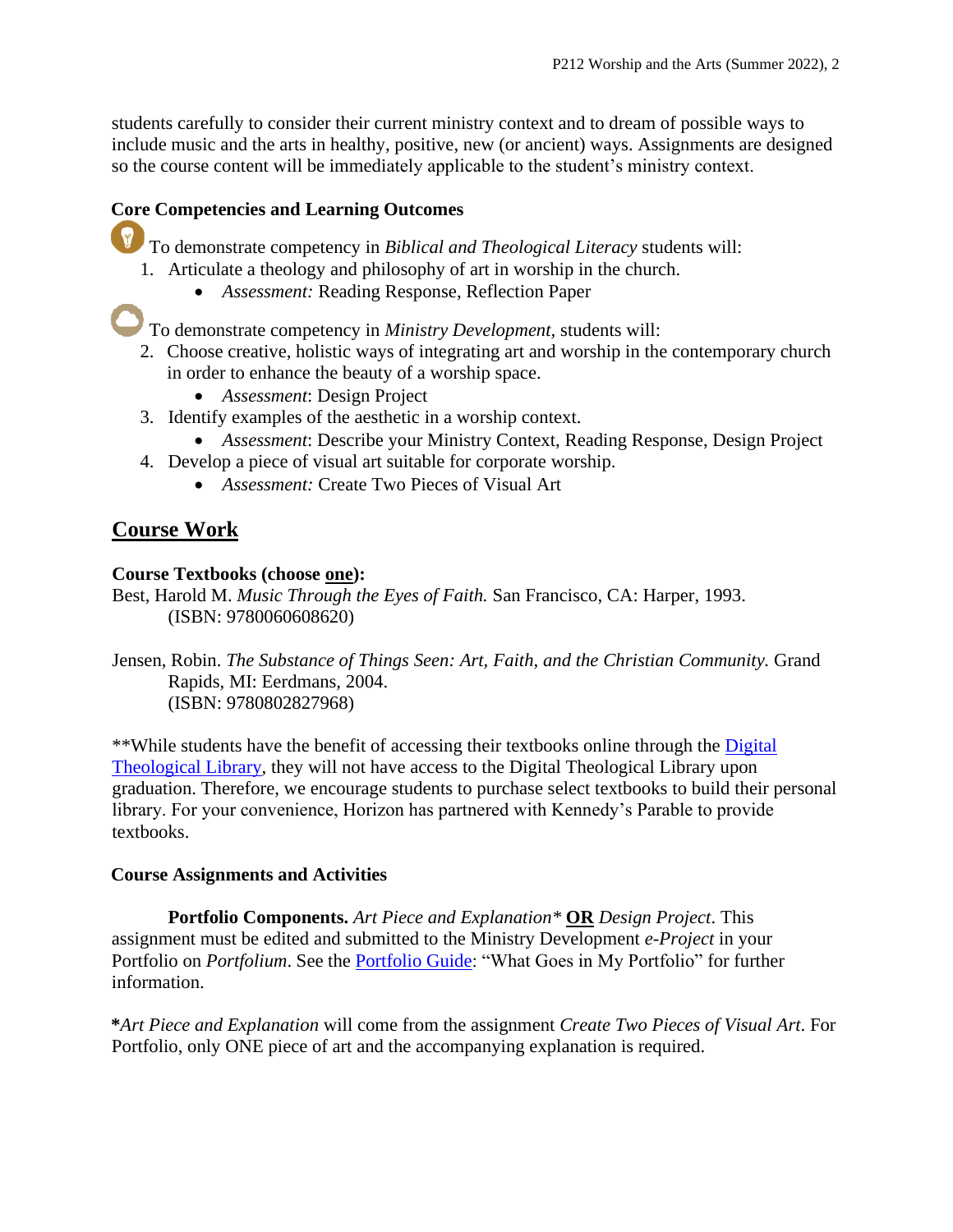# **PRE-COURSE WORK**

# *These assignments will be due at 9AM on or before the first day of class (or as indicated).*

#### 1. *Describe your Ministry Context*.

This assignment will be about the church where you are currently worshipping. Please complete this assignment first – prior to any reading for this course. Reflect upon and describe your current ministry context as it relates to the use of music and the arts. Do not worry about making value judgments at this point. Simply attempt to be honest. Use actual examples from your context that support your assessment. Make sure you talk about what you feel is beautiful or not (the aesthetic).

Write your paper in two sections:

- Part 1: Describing the current place of the arts in your context.
- Part 2: Describe what might be (a vision) for the place of music and the arts in your ministry context. Try to think "outside of the box" in this section.

At the end of each of the two sections, summarize your conclusions in a well-written paragraph.

Each part of the paper should be approximately 1.5 pages in length (for a total of approximately 3 pages).

- Related learning outcome: #3.
- **Assignment Length**: 3 pages.
- **Due date**: April 25, 2022 at 9AM.

# 2. *Create Two Pieces of Visual Art*.

In an effort to help the student gain sensitivity to the power of the visual and the process of creating visual art, each student is asked to produce two pieces of visual art to share in class. Assessment of this assignment will not be on an objective sense of quality of art but rather a thoughtful attempt to engage artistically with the text chosen (below). In other words, you don't have be a super artist to do this assignment. **One will be due at 9AM the first day of class; the other will be due on Thursday of the week of class.**

Choose one of these stories as a starting point for each piece of art. Identify a theme or point you would like to convey visually. The three biblical texts from which to choose are:

- a) the story of the expulsion of Hagar (Genesis 21; Genesis 16);
- b) the story of Judah and Tamar (Genesis 38);
- c) the story of the betrayal of Christ (Mark 14.32-52 or Matthew 26.36-56 or Luke 22.39-53 or John 18.1-14).

You may choose any visual way of conveying the image(s) related to one of the above stories. This could include a two-dimensional surface of paper/poster board/matte, threedimensional image, abstract or realistic images, colors or no color, collage, stained glass, mosaic, fabric, etc. Materials used to create the images might include pencil, ink, charcoal, crayon, pastel, broken glass, paint, digital technology, etc. Any size format greater than six inches by eight inches is acceptable.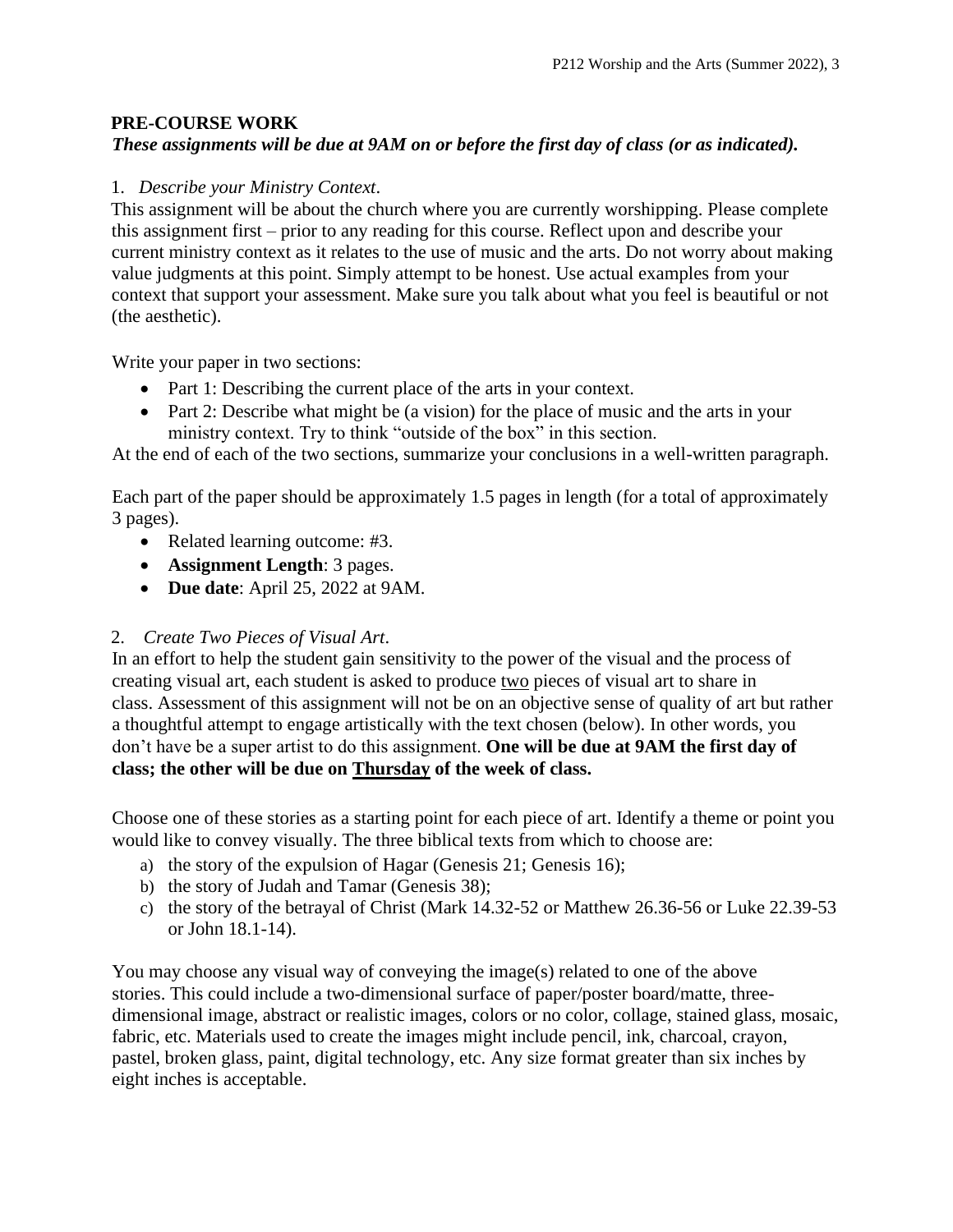*Include a one-page typed explanation* for each piece indicating reasons for your choices to depict the story the way you did (choice of technique and materials) and how you felt about relating the theme or point through a visual medium will accompany the piece of art. Please do not retell the biblical story in this reflection paper but focus on your own choices for depicting the issue of the story, the materials and techniques used, and thoughts about relating theological ideas through a visual medium. This assignment will be shared with the class so please bring the physical artwork to class. Assessment will be based on completion of the visual image and thoughtfulness of the reflection paper.

- Related learning outcome: #4.
- **Assignment Length**: 2 pieces of visual art plus a 1-page explanation to accompany each piece.
- **Due dates:** First piece—Mon., April 25 at 9AM; Second piece—Thurs., April 28 at 9AM

# **DURING THE WEEK OF CLASS**

- **Create a second piece of visual art**
	- o See description above. Choose a different Scripture passage than the one you used in your first piece.

# **AFTER THE WEEK OF CLASS**

#### 3.*Reading Response*.

Choose and carefully read one of the course textbooks. Write a 2-3 page response to your reading. Please include a brief critique/summary of the book, how it relates to your current ministry context (if at all), and how your own personal ministry might be affected by the content of the book. Include at least 5 references to specific material in multiple sections of the book. On the title page, please indicate that you have completed the reading of one of the textbooks. Please use footnotes and a bibliography for this assignment.

- Related learning outcomes: #1, 3.
- **Assignment Length**: 2-3 pages (500 750 words).
- **Due date**: May 16, 2022.

# 4. *Reflection Paper.*

Write a paper that reflects upon and integrates the content of the course (in-class content as well as course readings).

Please include the following things:

- Describe how *your thinking has changed*. What new assumptions about the place of aesthetics, music and the arts in worship do you have as a result of your participation in the class? How is art in the worship space different than other spaces? How is your thinking different than or the same as it was prior to taking the class? What are biases you had coming into this course that were challenged? On what basis/authority are you now willing to make these assumptions? What questions do you still have?
- Describe how *you have changed*. What do you believe God has changed in you personally as a result of submitting your learning experience to God in prayer? What spiritual disciplines did you employ through this process?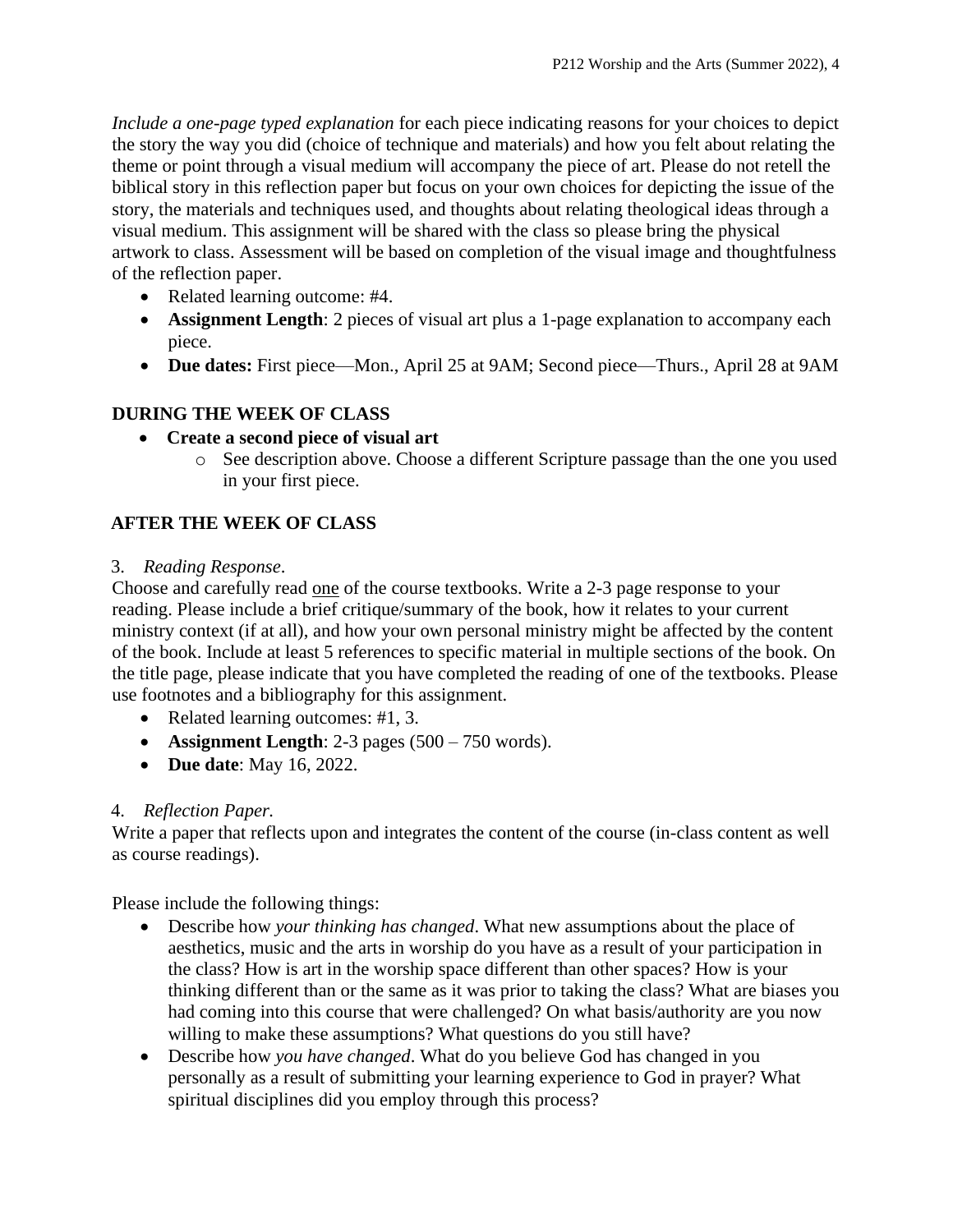- Include a theology/philosophy of the arts in the church. This should be approximately two pages of the paper and should include reference to Scripture and the other sources read for this class.
- Conclude your paper with a concise summary paragraph.
- This paper should contain examples of interaction with other students in the class, both during the week of class and after the module.

The paper will be 4-5 pages in length (1,000-1,250 words). Please document with footnotes and include a bibliography.

- Related learning outcome: #1.
- **Assignment Length**:  $4-5$  pages  $(1,000 1,250 \text{ words})$ .
- **Due date**: May 30, 2022.

# 5. *Design Project.*

Design a worship space that might be used in your ministry context. This worship space should include one to two-page description of the potential use of the arts. Include drawings, floor plan, potential images and sounds that might be used, etc. Feel free to find images from the internet that might be usable in your imaginary context. Include these in the project. The purpose of this project is to help students put their pre-course vision on paper, after interacting with course material. It is a "dreaming project." We will discuss this project in more detail during the class.

The final project submission will include the following:

- Overall description of the "worship space" in light of the arts. Describe specific examples of the arts that will be used. Make sure to talk about how this space differs from other similar kinds of spaces that might be used for other purposes. (1-2 pages)
- Describe the place of beauty and aesthetics in your design. (1 page)
- Floor plan/vertical plan (drawing).
- Examples of images, banners, etc. you might use (from web or other sources).
- Other related ideas you might have about this worship space.
- Related learning outcomes: #2, 3
- **Assignment Length**: 4-5 pages.
- **Due date**: June 10, 2022.

# **Estimate of Time Investment**

| Classroom time |                                               | 30 hours | April 25-29, 2022 |
|----------------|-----------------------------------------------|----------|-------------------|
|                | 1. Pre-course description of ministry context | 3 hours  | April 25 at 9AM   |
|                | 2. Pre-course artwork/description             | 2 hours  | April 25 at 9AM   |
|                | 3. During-course artwork/description          | 2 hours  | April 28 at 9AM   |
|                | 4. Reading and response                       | 25 hours | May 16, 2022      |
|                | 5. Reflection paper                           | 12 hours | May 30, 2022      |
|                | 6. Design project                             | 16 hours | June 10, 2022     |
|                | $Total =$                                     | 90 hours |                   |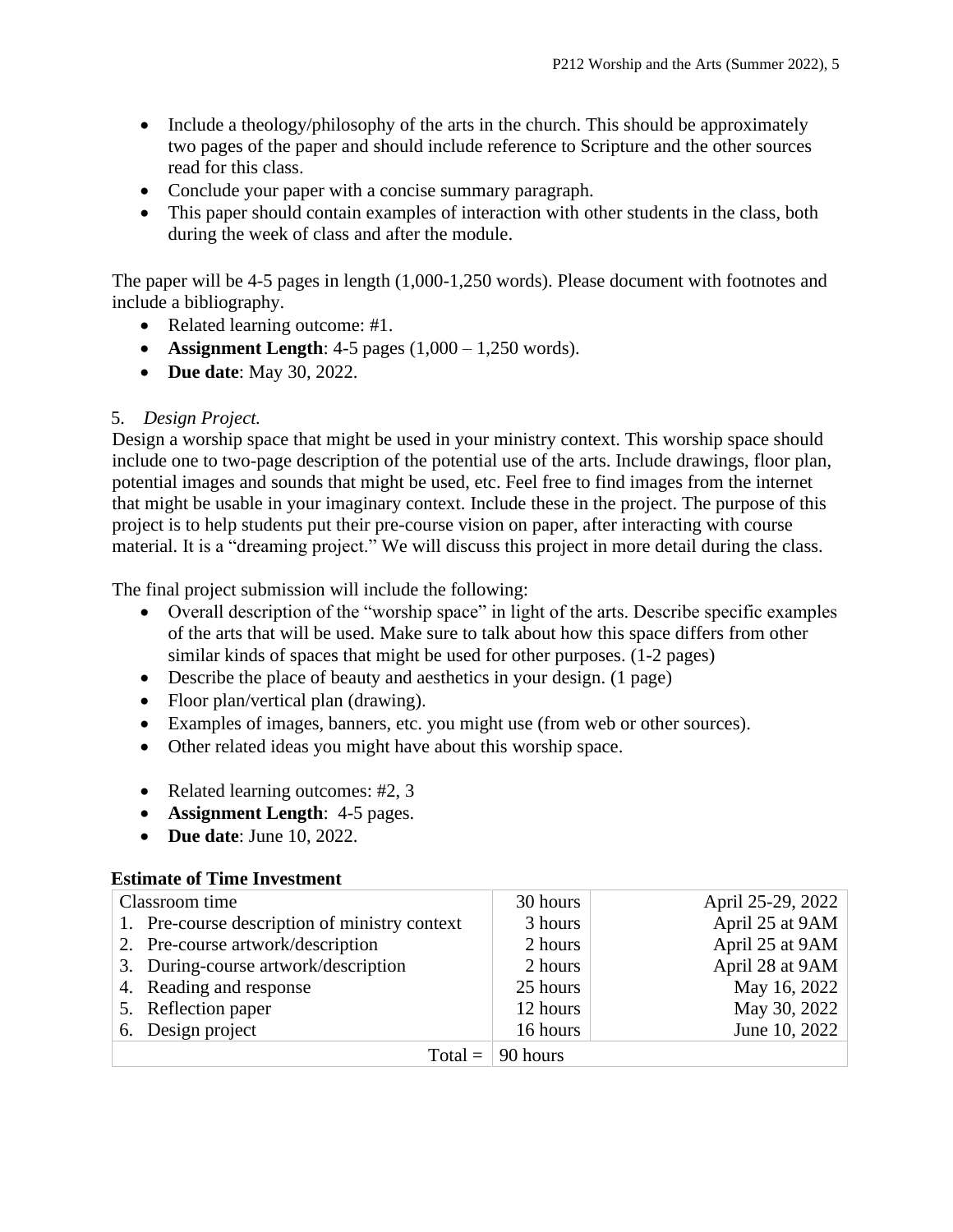# **Assessment Rubrics**

Assessment Rubrics will be available on Populi under the Lesson "P212 Assessment Rubrics."

# **Tentative Course Outline**

- Introductions and syllabus clarification (write due dates in calendar)
- Course Introduction defining worship, some historical perspectives, defining art, concern for aesthetics, a Christian meta-narrative
- The Arts in the Bible
- Aesthetics and the Worship Space including some history of worship space
- The Functions of Music and Art in Worship differences from other similar spaces that are not used for worship – e.g. art gallery or theatre
- Understanding a biblical/theological aesthetic
- Holism and the arts
- The Relationship of Church Music and Culture
- Popular Culture and Congregational Song
- Leading your congregation when introducing new arts
- Using various possible mediums for the arts in worship
	- o Music and worship
	- o The visual arts in worship
	- o Drama and dance in worship
	- o Digital art and worship
	- o Other developing art forms and worship
- Looking at and assessing some examples of worship spaces (field trip)
- Developing aesthetics for the worship space
- Team art as response to Scripture
- Imagining potential worship spaces
- Student art presentations (Monday and Thursday)
- Discussion around post-course assignments

#### **PLEASE NOTE:**

• First submissions of assignments will not be accepted after **June 10, 2022**

| <b>Revision Due Date</b> | <b>Assignment</b>                                           |
|--------------------------|-------------------------------------------------------------|
| May 9, 2022              | Resubmissions of <i>Describe Your Ministry Context</i> (as  |
|                          | necessary)                                                  |
|                          | Resubmissions of <i>Create Two Pieces of Visual Art</i> (as |
|                          | necessary)                                                  |
| June 6, 2022             | Resubmissions of Reading Response (as necessary)            |
|                          | Resubmissions of <i>Reflection Paper</i> (as necessary)     |
| June 13, 2022            | Resubmissions of <i>Design Project</i> (as necessary)       |
| June 20, 2022            | Secondary Resubmissions (as necessary)                      |
| June 24, 2022            | Additional resubmissions (as necessary)                     |

• No resubmission of assignments will be accepted after **June 24, 2022**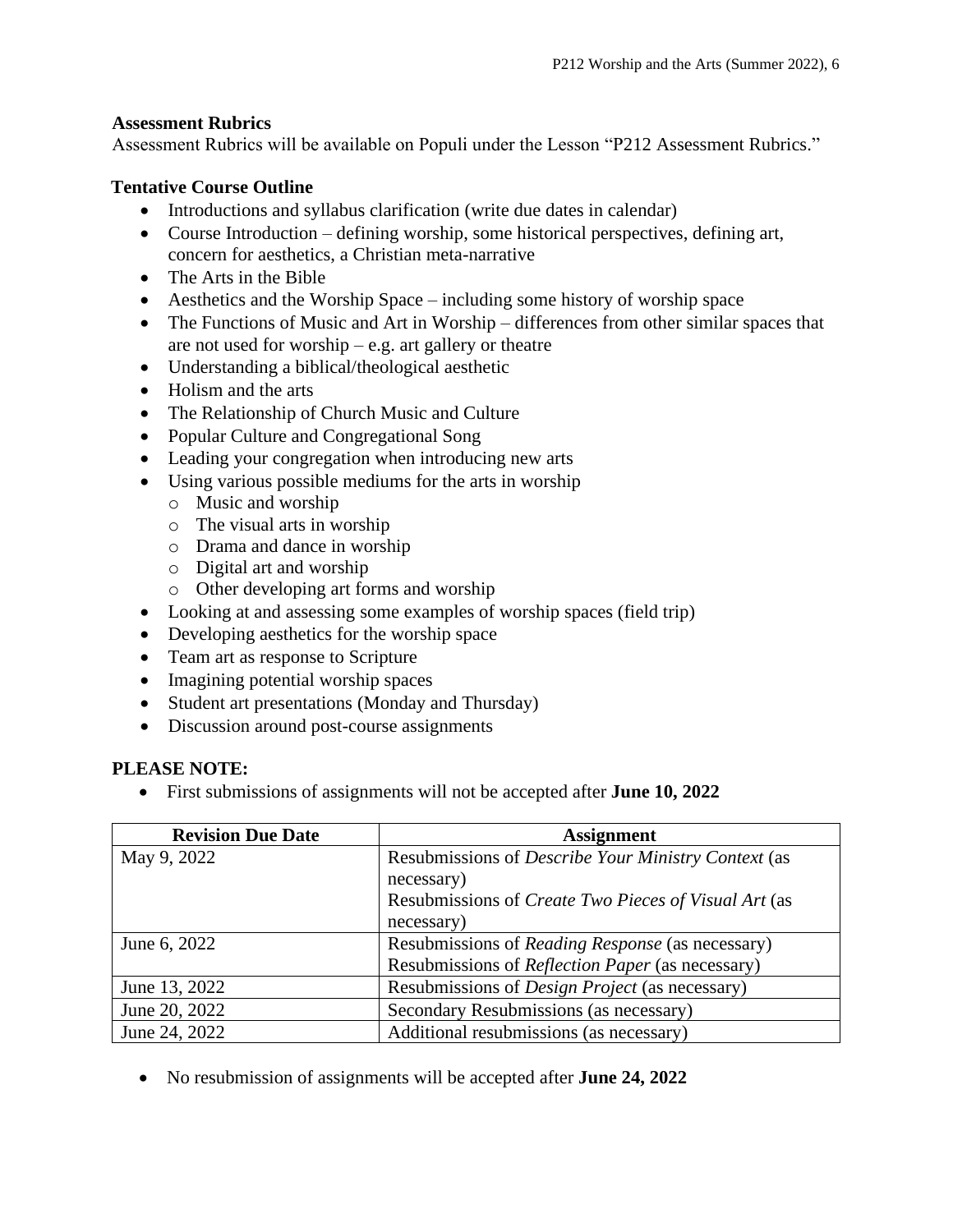# **Academic Policies**

#### **General Assignment Guidelines**

Please see the Horizon [Format Guide](https://www.horizon.edu/students/resources/) for assignment submission, grammar, and formatting guidelines.

#### **Late Assignments and Extensions**

Students are expected to submit work by the assigned due dates, as part of their development of the Leadership and Administration competency. To submit extension requests, students must submit the *[Assignment Extension Request Form](https://horizon.edu/forms/student/)* online and *before the due date*. Professors may grant extensions in the case of extenuating circumstances, such as significant illness or a family emergency. Furthermore, no extensions will be granted beyond the final day of a term or semester.

Unexcused late submissions will be tracked across each student's program. If one assignment is submitted more than five days late or if a student incurs multiple instances of unexcused late submissions, it will result in academic discipline, such as required tutoring, academic probation, failure of the course, or failure to qualify for graduation. Similar to standard human resource employment practices, students will receive warnings and conditions with increasing severity of academic discipline.

*Professor's Note:* Students are expected to submit work by the due dates. Timeliness of work is an important life competency. For this class, no extensions will be granted. Late work will be accepted with very good reasons only (late work will not be accepted after final dates for initial and resubmissions). Please communicate with the professor as soon as you know an assignment might be late.

#### **Resubmission of Assignments**

Students have until the last day of revision week to submit revisions. Students can generally submit up to two revisions for each assignment, although a professor may accept more revisions if the professor determines the student is addressing all of the professor's instructions and making significant progress toward achieving competency.

#### **Horizon College Assessment of Student Work**

The goal of courses is to help students develop the stated competencies, not earn letter grades. Assignments are the means by which instructors evaluate development of those competencies. Consequently, students do not earn overall "grades" on individual assignments. Instead, assessment focuses on measuring students' competency as outlined in the syllabus and assignment rubric. For purposes of transferability to other institutions, the final competency designations will be translated to a comparable letter grade on a traditional transcript. The tables below explain Horizon's approach:

| Horizon CBE Scale   Descriptor |           |                                                                      | Letter<br>Grade | Grade $\vert$ U of S<br>Point | <b>Equivalency</b> |
|--------------------------------|-----------|----------------------------------------------------------------------|-----------------|-------------------------------|--------------------|
| E                              | Exceeding | Student exceeded competency<br>requirements for more than 40% of the | $A+$            | 4.0                           | $90-100$           |
|                                |           |                                                                      |                 | 4.0                           | 85-89              |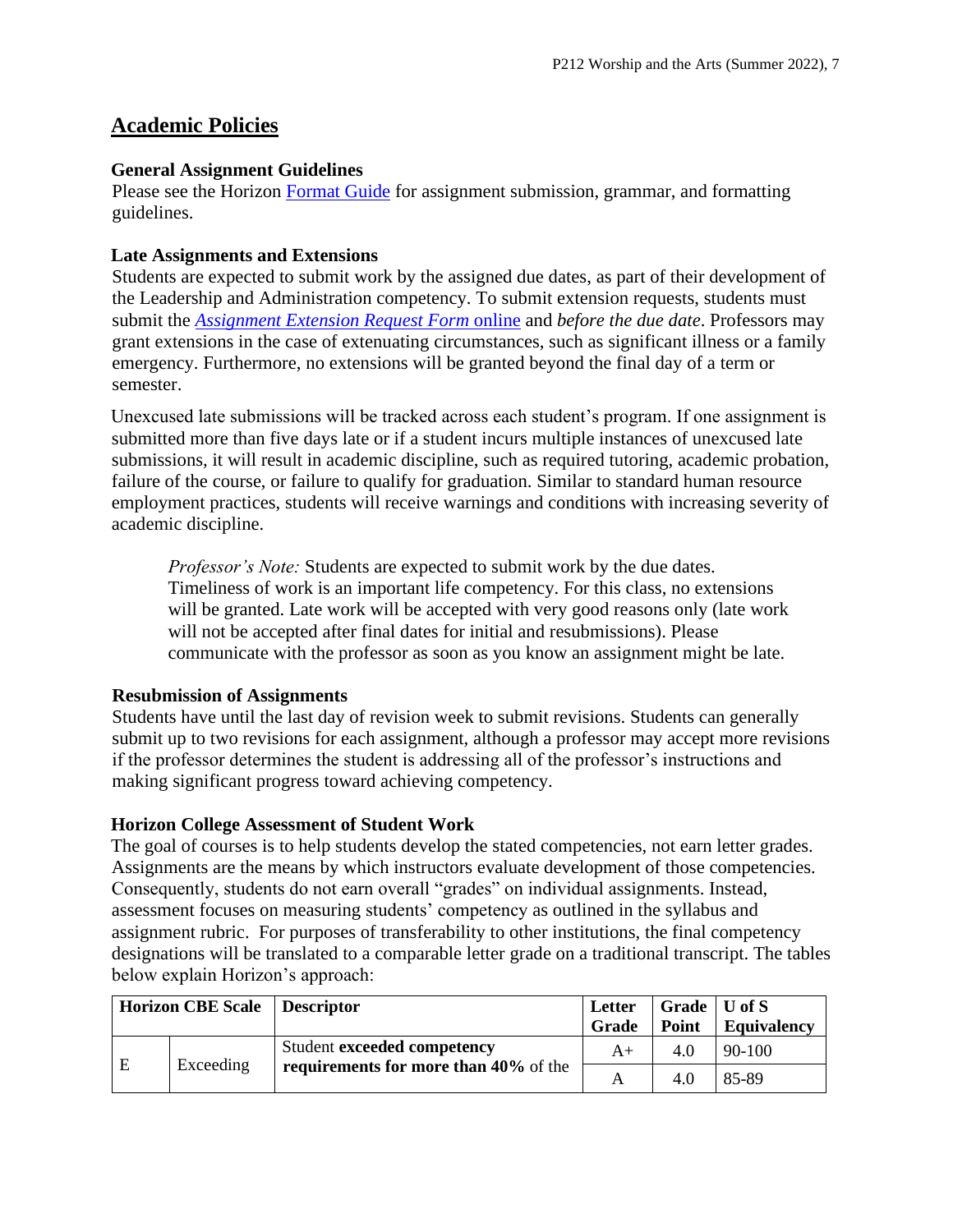|   |         | learning outcomes and met requirements<br>for all remaining learning outcomes. | $A -$ | 3.7 | 80-84 |
|---|---------|--------------------------------------------------------------------------------|-------|-----|-------|
|   |         | Student met competency requirements                                            | $B+$  | 3.3 | 77-79 |
| M | Meeting | for all learning outcomes and may have                                         |       | 3.0 | 73-76 |
|   |         | exceeded in 40% or less.                                                       | $B -$ | 27  | 70-72 |

Students pass a course only after they have demonstrated that they have *met or exceeded all*  competency requirements for a course. If the student chooses not to meet all course competency requirements, the course will not be sufficient to fulfill their program requirements at Horizon. Nevertheless, for transferability purposes, the student will receive a letter grade of C+ or below on a traditional transcript.

| <b>BTM</b> | Beginning to<br>meet | Student was beginning to meet<br>competency requirements for any one<br>or more learning outcomes, and met or<br>exceeded competency requirements for all<br>other outcomes. | $C+$                        | 2.3 | 67-69     |
|------------|----------------------|------------------------------------------------------------------------------------------------------------------------------------------------------------------------------|-----------------------------|-----|-----------|
|            |                      |                                                                                                                                                                              | $\mathcal{C}_{\mathcal{C}}$ | 2.0 | 63-66     |
|            |                      |                                                                                                                                                                              | $C-$                        | 1.7 | $60 - 62$ |
|            | Not yet<br>meeting   | Student was not yet meeting competency<br>requirements for one or more learning<br>outcomes.                                                                                 | $D+$                        | 1.3 | 57-59     |
| <b>NYM</b> |                      |                                                                                                                                                                              | D                           | 1.0 | 53-56     |
|            |                      |                                                                                                                                                                              | $D-$                        | 0.7 | 50-52     |
|            |                      |                                                                                                                                                                              | F                           | 0.0 | $0-49$    |

#### **Academic Honesty**

Horizon uses the University of Saskatchewan definition of plagiarism described as "the presentation of the work or idea of another in such a way as to give others the impression that it is the work or idea of the presenter. Adequate attribution is required. What is essential is that another person have no doubt which words or research results are the student's and which are drawn from other sources" (Office of the University Secretary, 2012). Students are expected to give due recognition to sources from which all substantial phrases, sentences or even ideas are drawn. Note also that you may not submit work done in one course to satisfy the requirements of another course (unless both instructors agree beforehand to accept such work). See [here](http://www.turnitin.com/assets/en_us/media/plagiarism_spectrum.php) for examples of plagiarism and further guidelines in the College [Student Handbook.](https://www.horizon.edu/students/resources/)

# **Disability Services Information**

you would benefit from learning accommodations due to pre-existing physical or mental health conditions or learning disabilities, contact the Academic or Student Life departments at the beginning of the course. Horizon will work to meet your learning and/or physical needs where possible. If any conditions arise during the course that you wish to disclose, please contact us as soon as possible. In all cases you will need to provide current [documentation](https://www.horizon.edu/students/support/) of the disability or condition you wish to disclose. Horizon takes appropriate care to ensure confidentiality about any such disclosures. For more information, contact Bob Williamson, Dean of Students, at [bwilliamson@horizon.edu;](mailto:bwilliamson@horizon.edu) Heather Wood, Associate Dean of Students, at [hwood@horizon.edu;](mailto:hwood@horizon.edu) or Leanne Bellamy, Academic Coach, at [lbellamy@horizon.edu.](mailto:lbellamy@horizon.edu)

#### **Class Attendance**

Students should attend all classes in order to facilitate competency development. Students are expected to be present through the delivery method that they registered for, either on campus or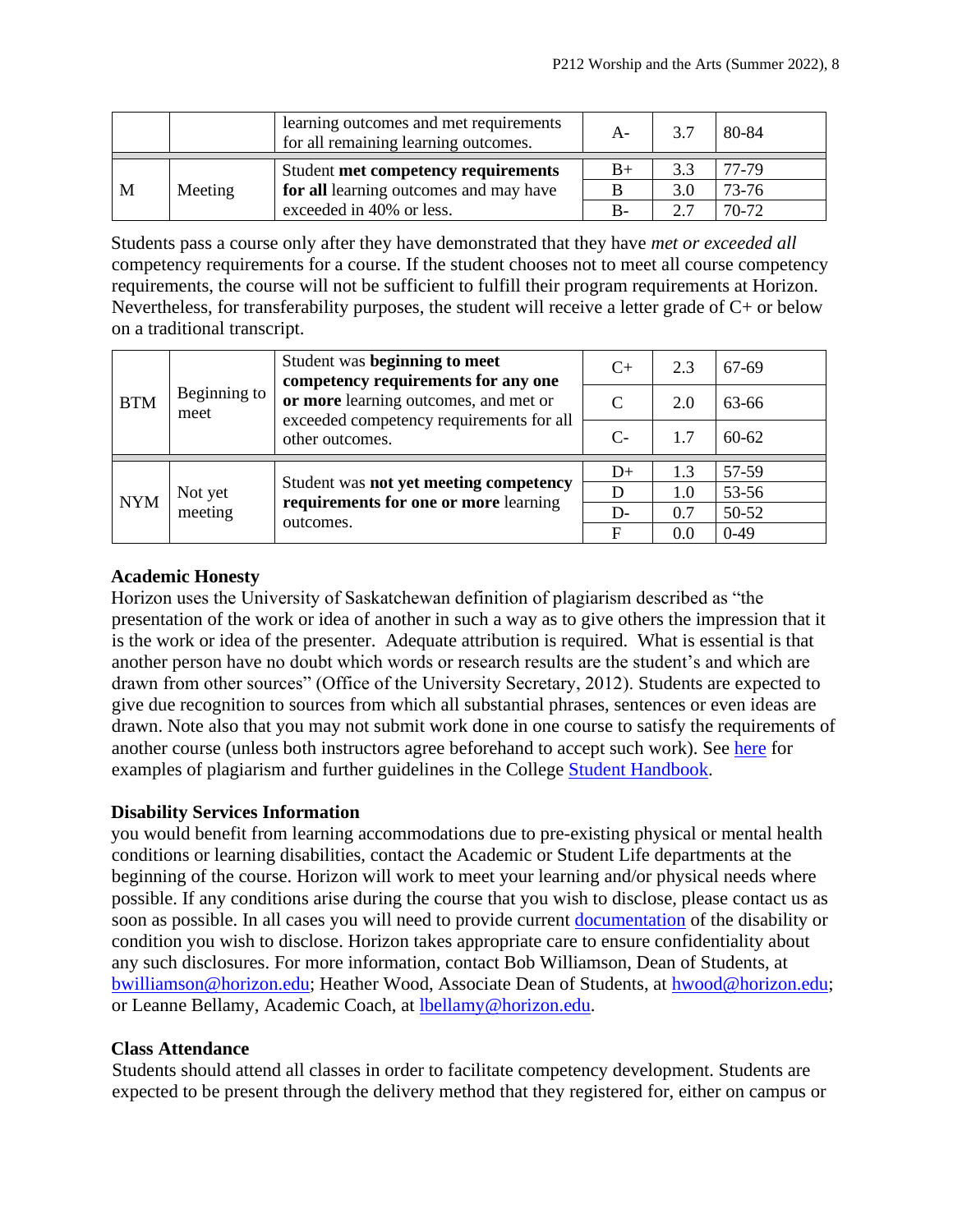through live-streaming. A student must be present for the full duration of a class period in order to be registered as present for the class. In the case of illness or other unforeseen circumstances, students may miss one day of a module course or three days of class in a term or semester course without academic penalty. Students who are absent for more than the number of classes stated above will automatically fail the course. Students wishing to be exempted from this policy due to extenuating circumstances may make an academic appeal, where they will need to document and verify those circumstances. Students who miss a class are responsible to get missed notes or handouts from another student, rather than from the professor.

#### **Campus Health Policy**

Do not come on campus if you are experiencing symptoms (even if they are mild) of fever, cough, shortness of breath, sore throat, chills, runny nose, or a loss of your sense of taste or smell. If you have any of these symptoms, do not return to campus until advised by Public Health. You should self-isolate and contact HealthLine 811 for advice on whether you should be tested for COVID-19. This will help keep others safe and possibly spare them from self-isolation and testing. While you are in self-isolation, you may attend class online. The link to access your class is posted on the course page on Populi, under the Syllabus tab, under Links on the right side of the page.

#### **Live-Streaming Etiquette**

If attending class online via live-stream, keep your camera on and stay present and attentive throughout the class session, extending the gift of engagement. Access your class with a computer (preferably) or tablet, not a cell phone. Arrive to class on time, and dress as you would if you were attending class on campus. Join the class from a quiet space with minimal background noise, and mute your microphone until you wish to speak to the class.

#### **Use of Technology**

Horizon encourages the use of electronic devices in the classroom to enhance learning. Careful consideration must be given to privacy issues, copyrighted materials, and the general care and concern for others. Please respect the following classroom policies:

- Please use online access for course learning only. This is a matter of respect for the instructor's teaching, your own learning, and fellow students who may be distracted by other uses.
- Students should secure permission from the instructor to record any teaching material. This includes PowerPoint slides, white board illustrations, notes, and any form of audio or video.
- Student feedback is a valuable input for course improvements. Please resolve any classroom grievance about the instructor or course with the instructor personally, through the Horizon College and Seminary grievance procedures, or the Populi-based course evaluations. It is inappropriate to air classroom grievances on a social media platform.
- When instructors use recording mechanisms in the classroom, recorded materials will be used for the sole purpose of instruction and cannot be released to any social media outlet without the written consent of the students whose images have been recorded.
- In general, it is not acceptable to share photographs or videos of students in the classroom setting without permission from those whose images appear in such media.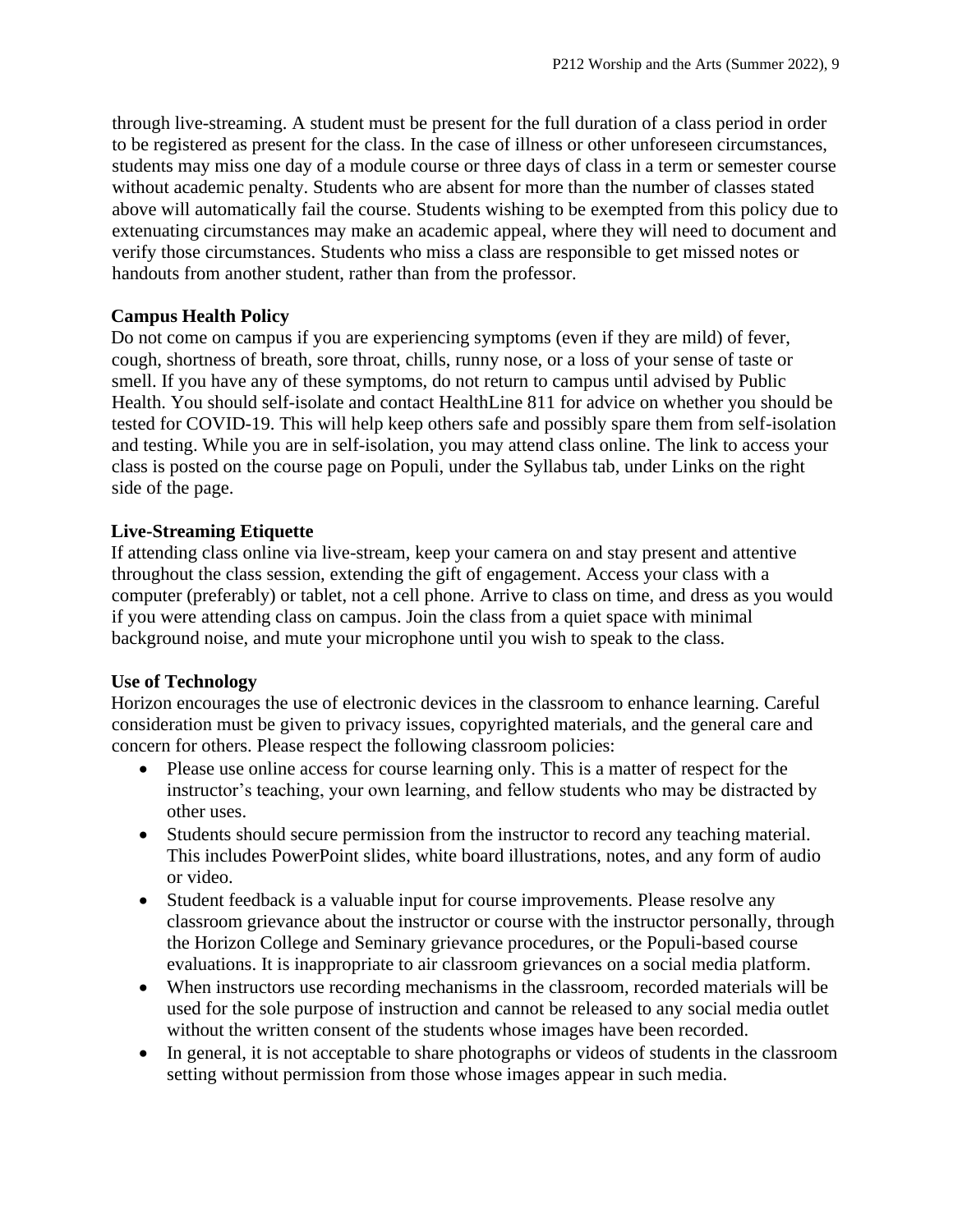#### **Bibliography**

- Adams, Doug, and Diane Aostolos-Cappadona, eds. *Art as Religious Studies.* Eugene, OR: Wipf and Stock, 2001.
- Babin, Pierre, with Mercedes Iannone. *The New Era in Religious Communication.* Minneapolis, MN: Fortress, 1991.
- Begbie, Jeremy, ed. *Beholding The Glory: Incarnation Through the Arts.* Grand Rapids, MI: Baker, 2000.
- Best, Harold M. *Music Through the Eyes of Faith.* San Francisco, CA: Harper, 1993.
	- \_\_\_\_\_\_\_\_. *Unceasing Worship: Biblical Perspectives on Worship and the Arts.* Downers Grove, IL: InterVarsity, 2003.
- Brown, Frank Burch. *Religious Aesthetics: A Theological Study of Making and Meaning.*  Princeton, NJ: Princeton University Press, 1989.
- Corbitt, J. Nathan. *The Sound of The Harvest: Music's Mission in Church and Culture.* Grand Rapids, MI: Baker, 1998.
- Drury, John. *Painting the Word: Christian Pictures and their Meaning.* London: Yale University Press, 1999.
- Dyrness, William A. *Visual Faith: Art, Theology, and Worship in Dialogue.* Grand Rapids, MI: Baker, 2001.
- Eliade, Mercea. *Symbolism, the Sacred and the Arts.* New York, NY: Crossroad, 1986.
- Frankforter, A. Daniel. *Stones For Bread: A Critique of Contemporary Worship.* Louisville, KY: John Knox, 2001.
- Fujimura, Makoto. *Art and Faith: A Theology of Making*. New Haven: Yale University Press, 2020.
- \_\_\_\_\_\_\_\_. *Culture Care: Reconnecting with Beauty for our Common Life*. Downers Grove: InterVarsity, 2017.
- Hazelton, Roger. *A Theological Approach to Art.* New York: Abingdon, 1967.
- Hedrick, Brian L. *Music of Darkness: The Peril of Worshiping the Creation Over the Creator.*  Webber Institute, 2021.
- Horton, Michael S., *A Better Way: Rediscovering the Drama of God-Centered Worship.* Grand Rapids, MI: Baker, 2002.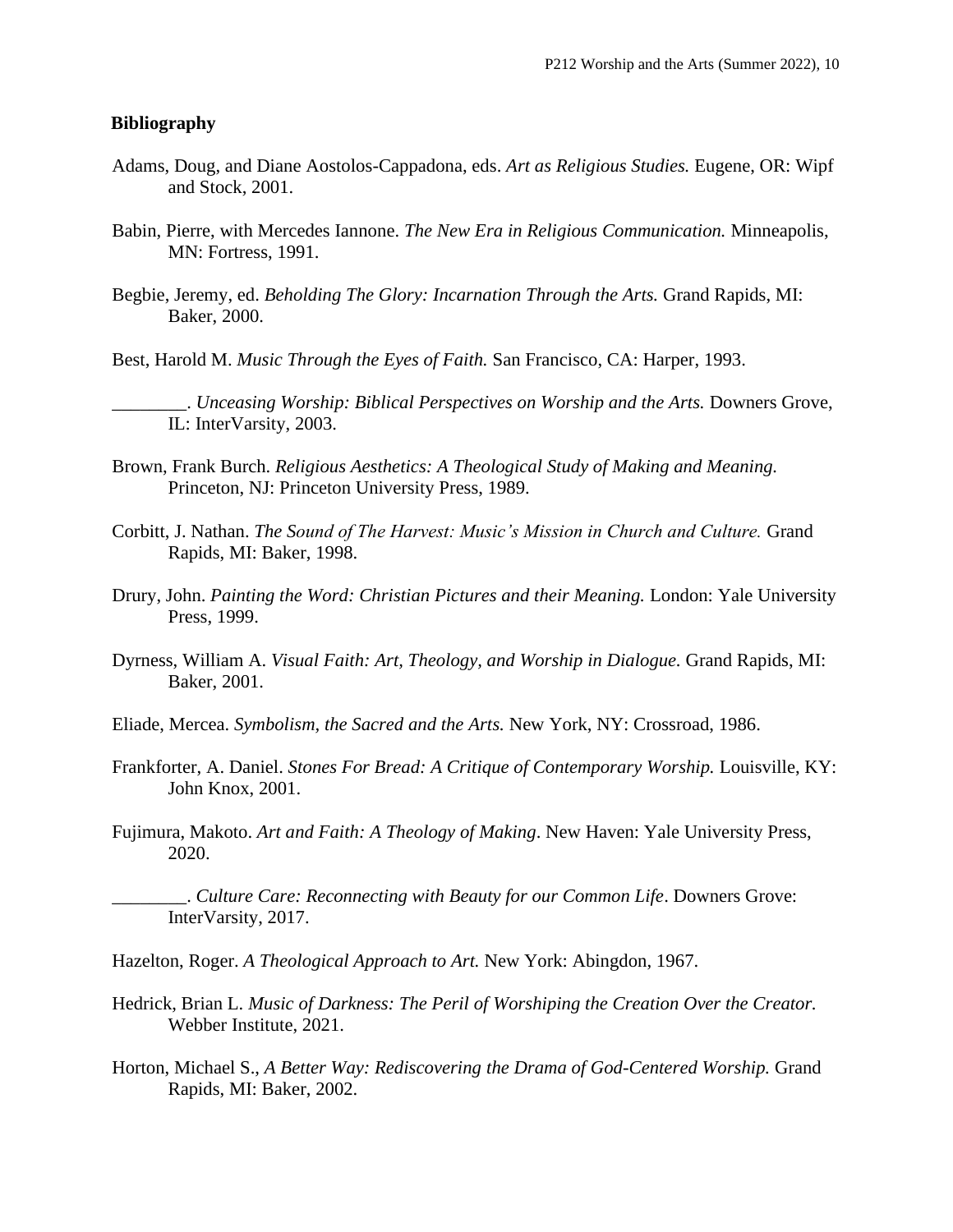- Jensen, Robin. *The Substance of Things Seen: Art, Faith, and the Christian Community.* Grand Rapids, MI: Eerdmans, 2004.
- Johnson, Todd E., ed. *The Conviction of Things Not Seen: Worship and Ministry in the 21st Century.* Grand Rapids, MI: Brazos, 2002.
- Kapikian, Catherine. "Art and the Holy: Stop, See, and Be." *Arts: The Arts in Religious and Theological Studies* 13.1 (2001) 14-19.
- Kilde, Jeanne Halgren. *When Church Became Theatre: The Transformation of Evangelical Architecture and Worship in Nineteenth-Century America.* New York: Oxford University Press, 2002.
- L'Engle, Madeline. *Walking on Water: Reflections on Faith and Art*. Colorado Springs, CO: Waterbrook, 1980.
- Lewis, Elizabeth B. *The Power of Sacred Images.* Allen, TX: Christian Classics, 1997.
- Leyotard, Jean Francois. *The Postmodern Condition: A Report on Knowledge.* Minneapolis, MN: University of Minnesota Press, 1993.
- Long, Thomas G. *Beyond The Worship Wars: Building Vital and Faithful Worship*. Bethesda, MD: The Alban Institute, 2001.
- Matthewes-Green, Frederica. *The Open Door: Entering The Sanctuary of Icons and Prayer.* Brewster, MA: Paraclete, 2003.
- McGann, Mary E. *Exploring Music as Worship and Theology: Research in Liturgical Practice.* Collegeville, MN: Liturgical, 2002.
- Noland, Rory. *The Heart of the Artist: A Character-Building Guide for You and Your Ministry Team.* 2nd edition. Grand Rapids: Zondervan, 2021.
- Pieper, Josef. *Only The Lover Sings: Art and Contemplation.* Translated by Lothar Krauth. San Francisco, CA: Ignatius, 1990.
- Richards, Kirk and Stephen Gjertson. *For Glory and For Beauty: Practical Perspectives on Christianity and the Visual Arts.* Golden Valley, MN: Siefel & Associates, 2002.
- Ruth, Lester, ed. *Essays on the History of Contemporary Praise and Worship*. Eugene, OR: Wipf and Stock, 2020.
- Sample, Tex. *The Spectacle of Worship in A Wired World: Electronic Culture and the Gathered People of God.* Nashville, TN: Abingdon, 1998.